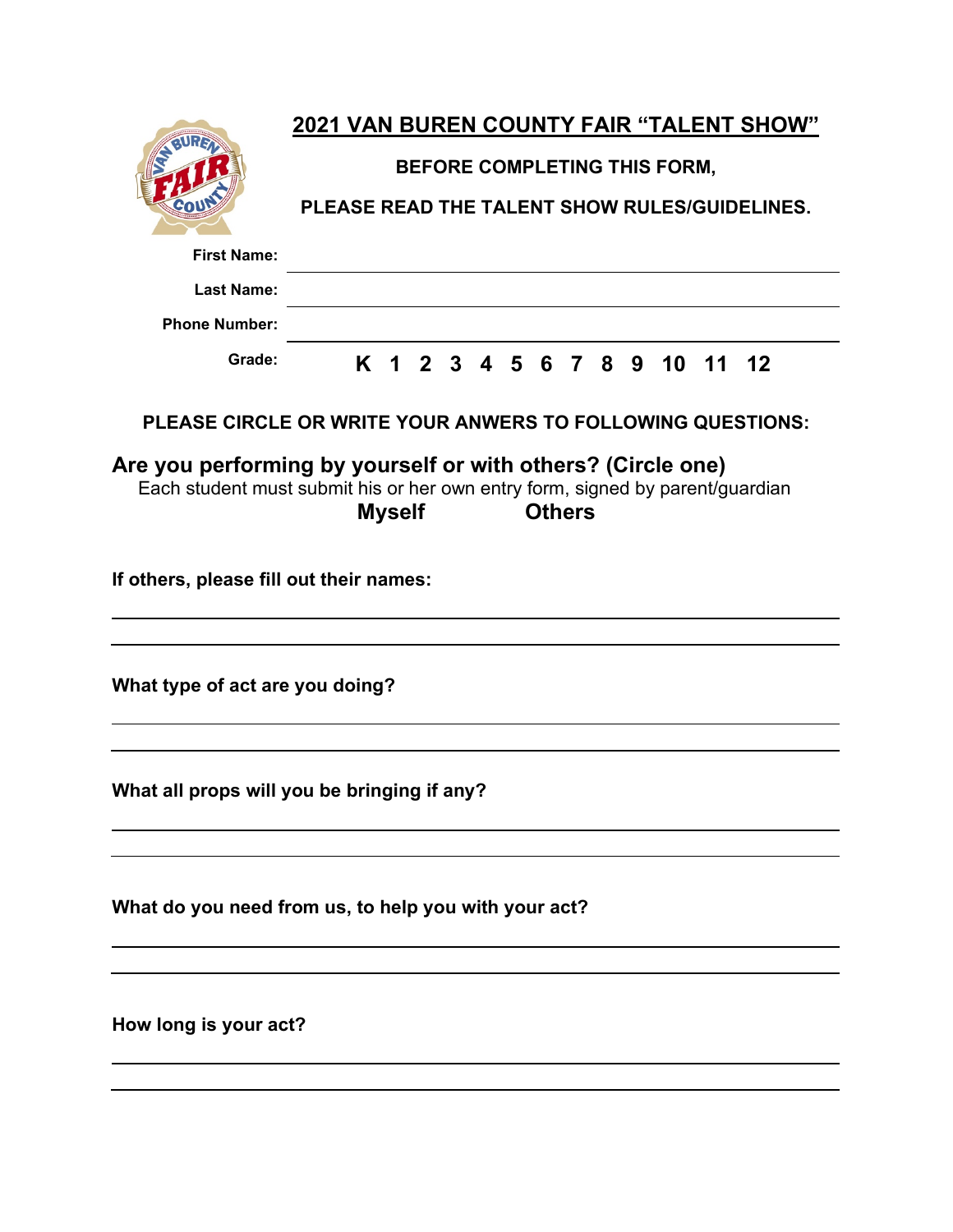**Who is your teacher, sponsor, person(s) who helped you with this act?**

**How long have you been doing this kind of act?**

**Have you performed this act before?**

**Please add any additional information below that is not provided above?**

## **PARENT/GUARDIAN PERMISSION FORM**

I have read the rules and guidelines for the talent show. In addition, I give my child, \_\_\_\_\_\_\_\_\_\_\_\_\_\_\_\_\_\_\_\_\_\_\_\_\_\_\_\_\_\_\_\_\_\_\_\_\_\_\_\_, permission to participate in the 2021

Van Buren County Fair Talent Show.

Pictures will be submitted to the Van Buren County Register and posted on the Van Buren County Fair Facebook page as well as the Van Buren County Fair website.

| Parent/Guardian Name:         |  |
|-------------------------------|--|
| Parent/Guardian Phone Number: |  |
| Teacher/Instructor's Name:    |  |